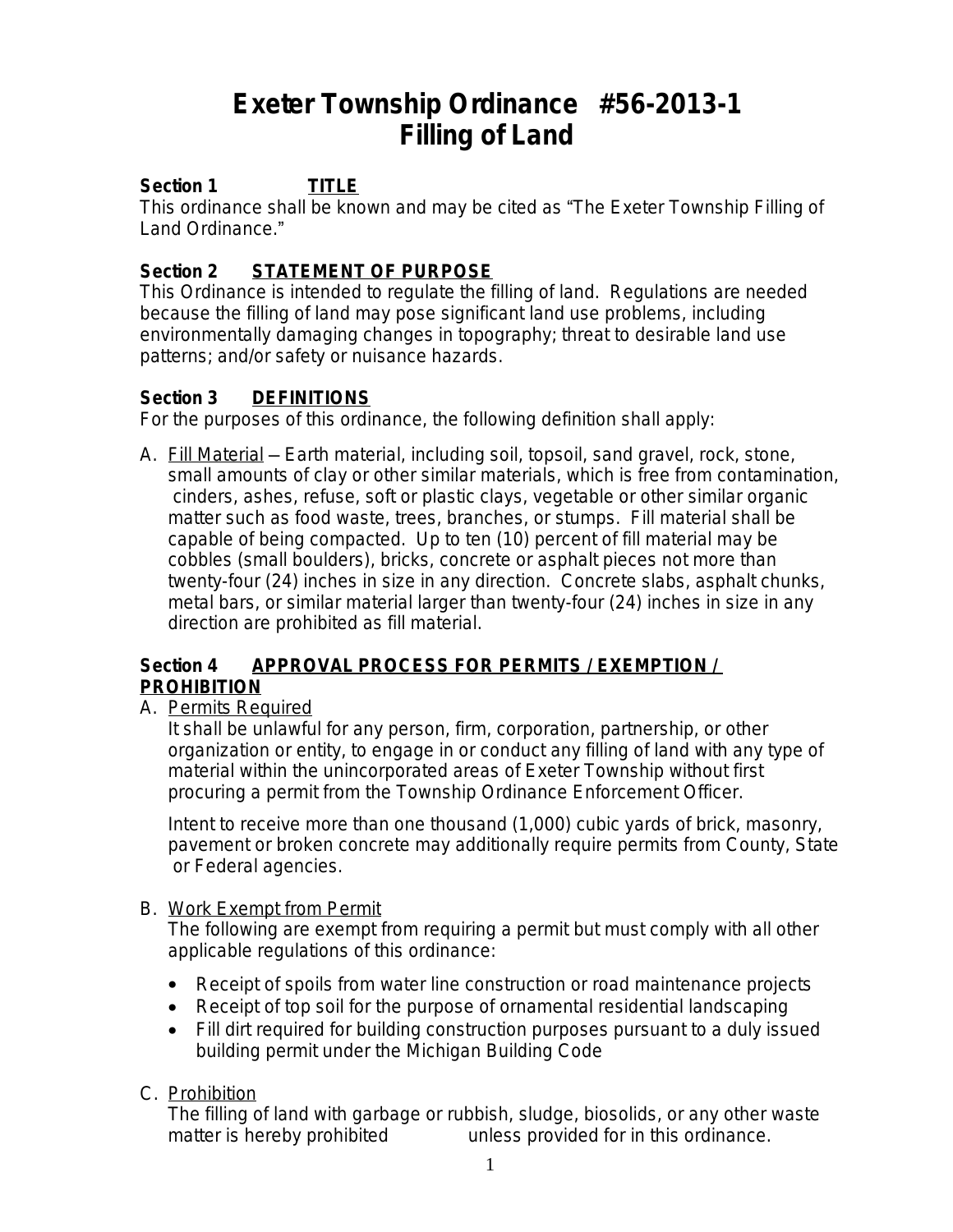## D. Application for Permits

Applications for fill permits hereunder shall be made to the Township Ordinance Enforcement Officer. Applications shall contain the name and address of the applicant; a legal description of the property upon which the proposed filling operation is to be carried on; a description of the extent and nature of the proposed operation, including the approximate amount of fill and exact nature of the materials the fill is composed of; the name of the owner of the land described therein; and if the applicant is not the owner, shall contain or have attached thereto the written consent of the owner to the proposed filling operation on said land, and authorizing the Township to enter upon the land for the purpose of inspecting the premises and considering said application. It shall also contain an agreement that the applicant, and the owner if the applicant is not the owner, will comply with all the provisions of this ordinance and any and all rules and regulations adopted by the said Township Board pursuant to this Ordinance and filed from time to time in the office of the Township Clerk.

E. Consideration of Permit Approval; Investigation & Report Standards; Referral to Township Board

In considering the application for a fill permit, the Ordinance Enforcement Officer shall consider the following standards:

- 1. A permit shall not be granted unless the Township Ordinance Enforcement Officer is able to find the application consistent with public health, safety, and welfare.
- 2. Consideration shall be given to any geographical, soil, wetland, or other physical conditions pertaining to the land or general area involved, or arising out of any of the proposals of the application that would affect the present and future value or condition of the land involved, the general area, or otherwise affect the public health, safety and welfare. No application shall be granted on any basis whatever if the Township Ordinance Enforcement Officer finds that the granting of the application, because of such condition or conditions, would tend to injuriously affect the public health, safety or welfare, or make worse an already unsatisfactory situation. The Township Ordinance Enforcement Officer shall consider in his/her decision whether the granting of a permit would tend to leave the land in an unstable, wasted, or unfit condition for the growing of turf, or other land uses permitted in the Township, or tend to impair the surrounding lands as to their respective permitted uses.
- 3. The Township Ordinance Enforcement Officer may request that the Township Board consult professional engineers, planners or other qualified professionals, at the applicant's expense, to determine whether the application standards have been met.

# **Section 5 APPEAL OF DECISION**

A decision of the Township Ordinance Enforcement Officer may be appealed to the Township Board.

# **Section 6 DURATION OF PERMIT**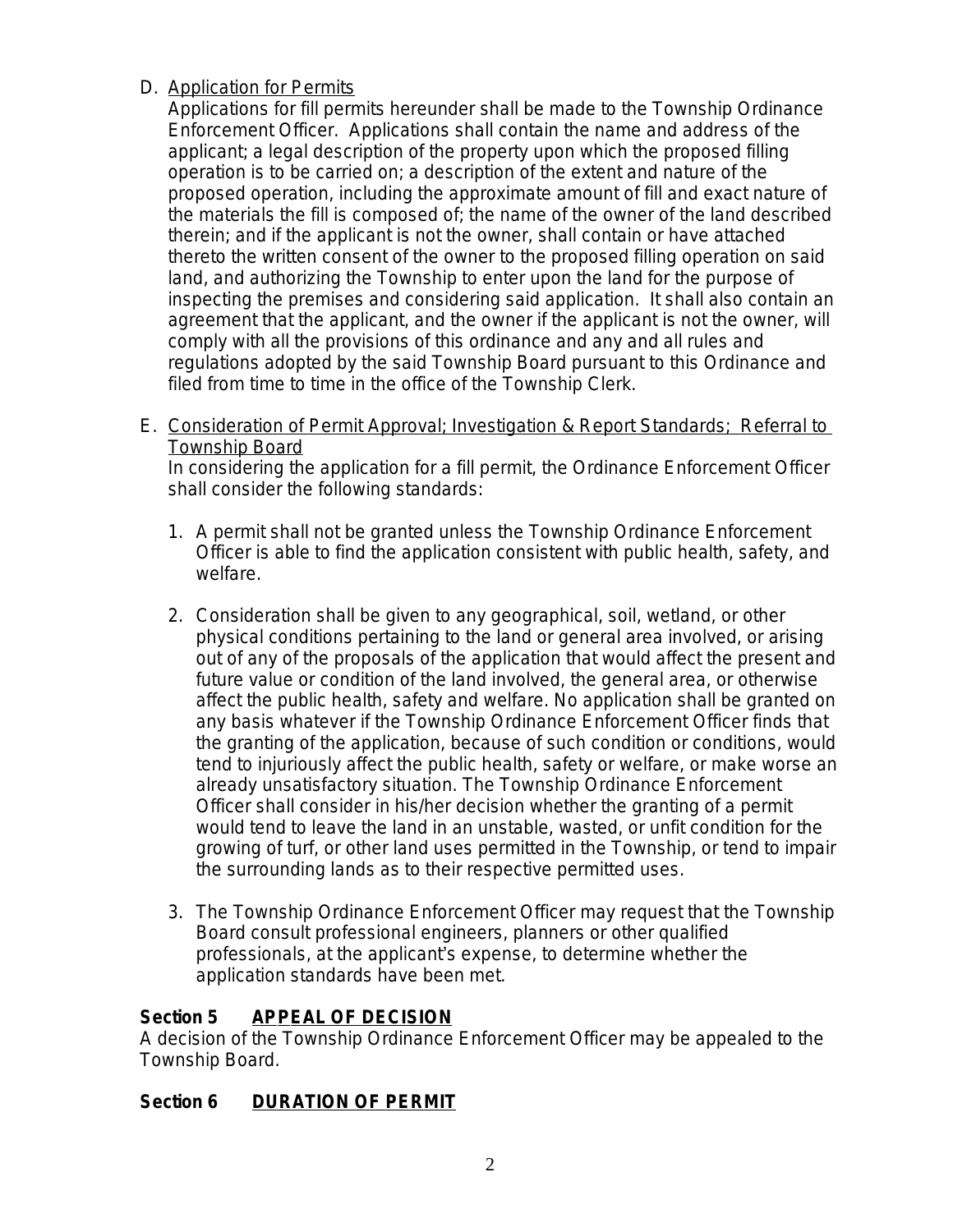No permit shall be issued for a period longer than six (6) months. Any request for extension must be made in writing to the Township Ordinance Enforcement Officer prior to the expiration of the initial permit.

# **Section 7 RULES AND REGULATIONS**

Each permittee is required, in addition to the aforementioned rules and regulations of the Township, to comply with any special condition or conditions in the permit, any and all applicable provisions of County, State and Federal law, and the following regulations:

- A. The finished grade of land which is to be filled shall be done in such a manner as to not cause water to stand or accumulate or to result in a place of danger or a nuisance to the public health or safety.
- B. The applicant shall maintain the existing grade of adjacent property for a width of fifty (50) feet along the entire length of all side and rear lot lines to prevent storm water runoff.

## **Section 8 ENFORCEMENT**

- A. The Township through its duly authorized agent shall have the right to enter upon any land designated in any permit, for the purpose of making inspections, and for the purpose of causing compliance with the terms of this Ordinance. It shall be the duty of the Township Ordinance Enforcement Officer or duly authorized agent to make periodic inspections of all land for which permits have been issued, and to report any violations of the terms hereof to the Township Board.
- B. Abatement of Unsafe Conditions: In addition to any other remedy available at law, the Township may bring an action for an injunction or other process against a person, or an agent of a person, to prevent, restrain, correct or abate any unsafe condition on a site or violation of any provision of this Ordinance.
- C. Suspension or Revocation of Permit: In the event a permit holder violates the terms of this Ordinance, the Ordinance Enforcement Officer shall have the power to order a correction of the violation or to suspend said permit issued pursuant to this Ordinance, provided that written that written notice of such suspension stating the reasons therefore shall be served upon the permit holder by regular first class mail and certified mail, return receipt requested, and provided further that the permit holder shall have the right to appeal such suspension to the Township Board within twenty (20) days after receipt of such notice. Failure on the part of the permittee to correct a violation within thirty (30) days after such request is made by the Township Ordinance Enforcement Officer shall be reason for revocation or suspension of the permit. Additional time for correction of the cited violations may be allowed upon submission to the Township Ordinance Enforcement Officer of good and sufficient cause by the Permittee. If it shall appear to the Township Board from the testimony of the Ordinance Enforcement Officer that the permit holder has been committing the violation charged, then the Township Board shall have the power to revoke said permit.

#### **Section 9 PENALTY**